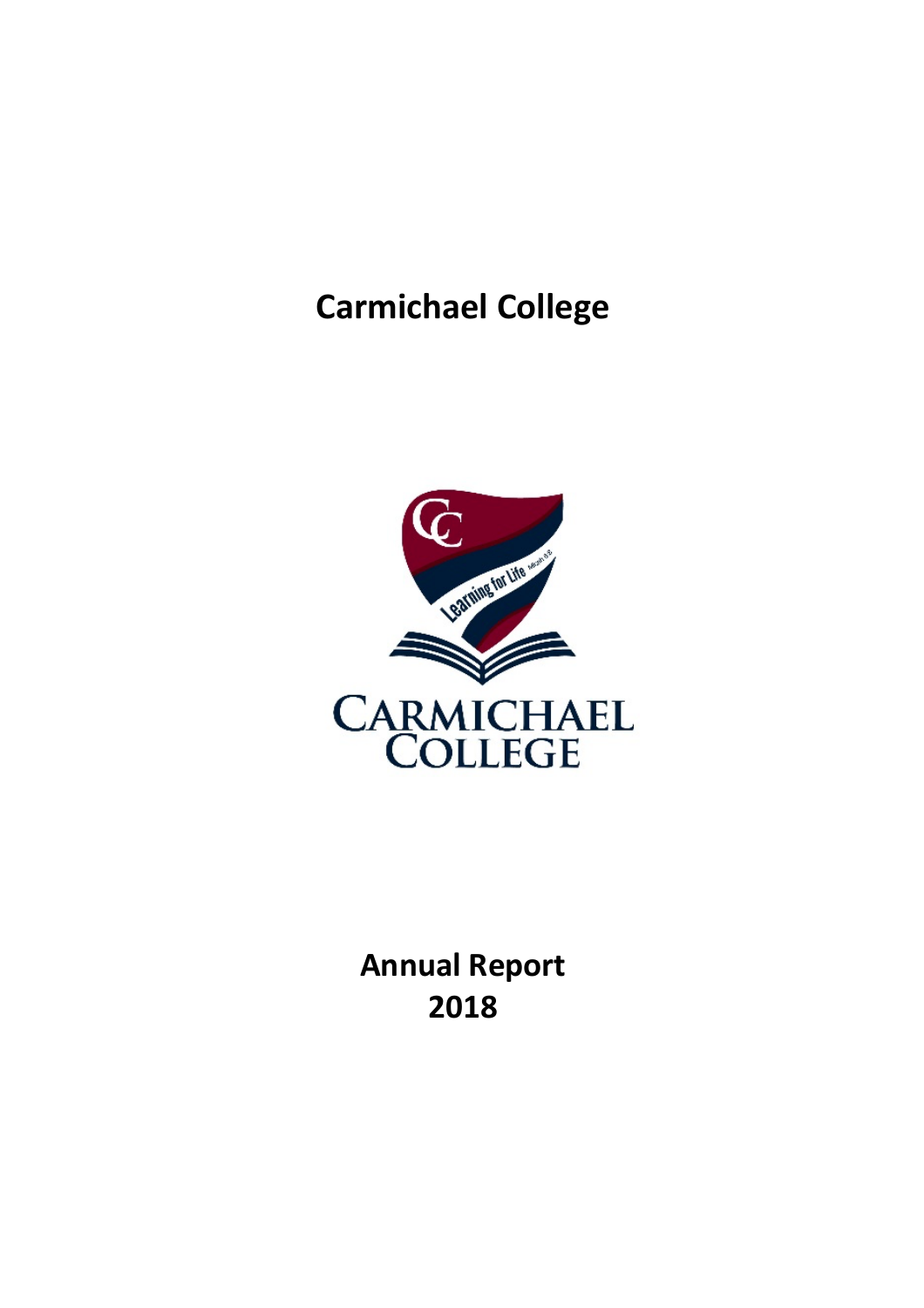# Carmichael College

# Annual Report 2018



Postal Address 793 Oakey Flat Road, Morayfield, QLD 4506 Telephone 07 5431 1200

Fax 07 5302 6446 Webpages www.carmichael.qld.edu.au and https://www.myschool.edu.au

Contact Person Margot Pinel

I present to you the annual report for Carmichael College 2018. This report provides a snapshot of the significant events and achievements of our College throughout the year of 2018, and the commitment to our College Vision of an - Excellent Education, Intentional Pastoral Care and Connected Community.

We commenced 2018 with 222 students. The College has enjoyed substantial growth across all year levels. Our students and staff have enjoyed the extra space provided with our new building. The new music room and library have been welcome additions.

This year we welcomed Mr O'Loughlin to the fold. As well as other non-teaching staff to support our Admin team and our Learning Enrichment team.

#### *Excellent Education*

In 2018 our Curriculum Co-ordinator began training in Transformation by Design to ensure Units of Work were biblically based. This work is ongoing.

2018 saw the development of our new Philosophical Framework. This Framework articulates more accurately the Vision through the various contexts of our College. We ran workshops with staff on how our Vision looked on the ground.

This year we were double-streamed to Year 3. This enabled teachers' opportunities to moderate units of work and assessment. We also met with other schools to ensure a robustness to our moderation processes.

Staff were in-service in Prepare to Read, Detailed Read and grammar this year. Our prep teachers, Year 1, Year 3 and 34 teachers began to trial R2L units of work within their classroom. We were fortunate to have the services of a Master Teacher and R2L guru work with staff.

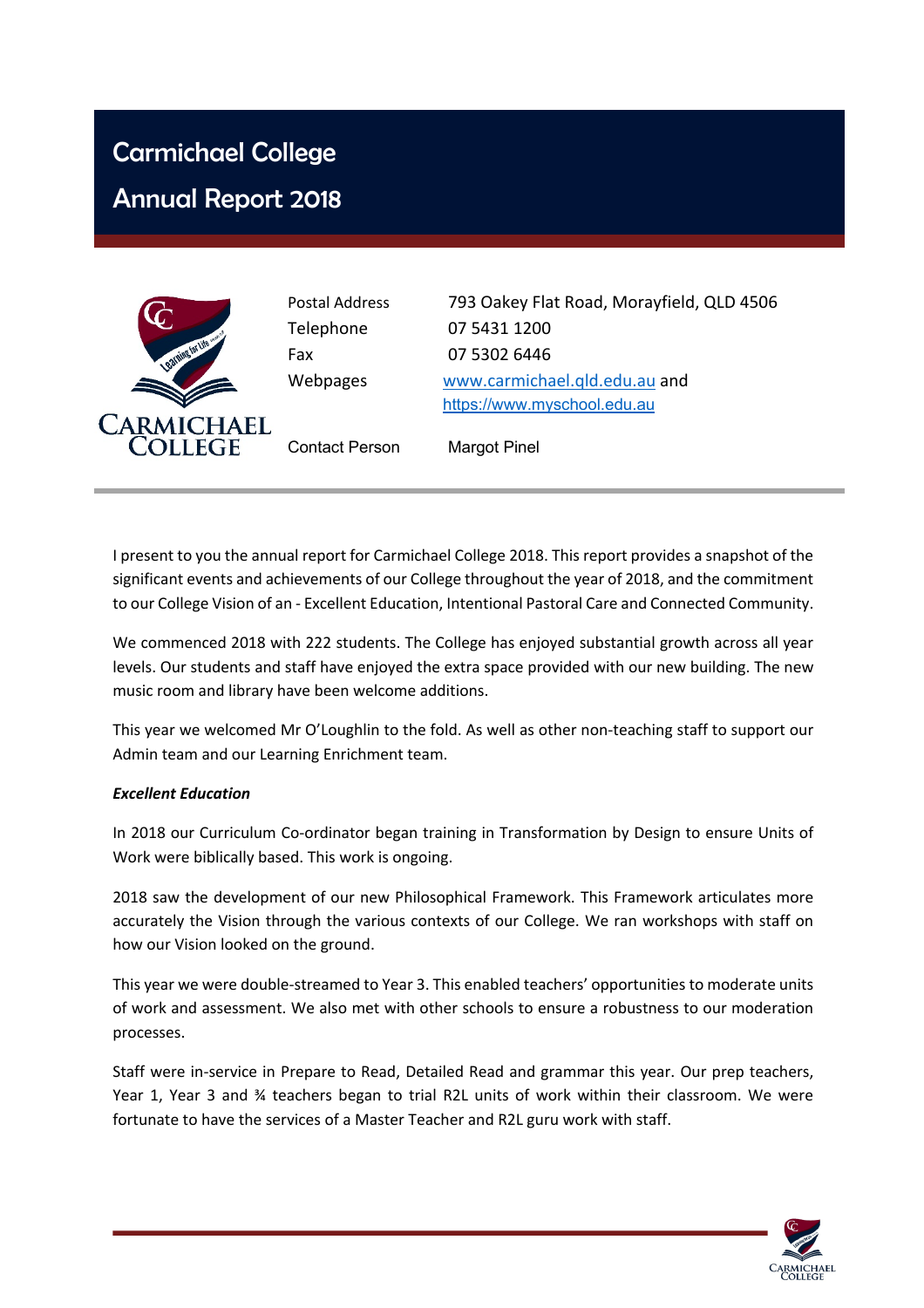The Digital technologies curriculum and resources continued to roll out across all year levels including: Blue Bots, Scratch Jr, Spheros, Little Bits, Cubetto, Swift Playgrounds and Code.Org.

A draft spelling program was finished in 2018 and began rolling out in Prep and Year 1. In 2019 we will be working to ensure our Spelling can be incorporated into R2L units.

Excursions complemented curriculum units and this year we had our first overnight camp with Year 3. It was a very successful evening star gazing with the Astronomy Association.

#### *Intentional Pastoral Care*

Learning Enrichment is a significant focus of Carmichael College. Enrichment staff supported students who required additional help to achieve, and also extend. Our Chaplain provided one on one support for students, and ran devotions for older boys this year. Strong relationships were developed with students. Funding for Chaplaincy is not guaranteed past 2019 and this may be an area of adjustment.

Our Devotional Program continues to progress well. Our Prep and Year 1 teachers teach curriculum from the Jesus Storybook Bible and our Years 2-6 use the Gospel Story Bible curriculum. Both of these Bibles present Jesus from the beginning of Creation and are beautiful representations of God's redeeming love.

#### *Connected Community*

This year we began the development of our curriculum framework for secondary. Secondary will commence in 2020 with our first Year 7 class. A prospectus was finalised and uniform selection is underway. Our student leadership structure will change as our Year 6 students in 2019 will be the leaders of the college until 2025.

We continue to reach parents through various communication platforms such as our Families page, newsletters, notes, classroom notes, Chapel, and other community events.

This year we continued with our Coffee mornings once a term, but are considering a one night a term in 2019 to encourage dads along as well.

As is our practise, we continued with key events during the year. Sporting carnivals, Family Fun Day, Mother's and Father's Day celebrations, Book Week and our Christmas Chapel. This will change in the future as our numbers grow.

In closing I would like to thank our staff here at Carmichael College for their commitment and passion to Christian schooling. I would also like to thank our College community whose commitment to our staff and college is what makes the education of your children a successful partnership.

Yours in Christ,

Margot Pinel

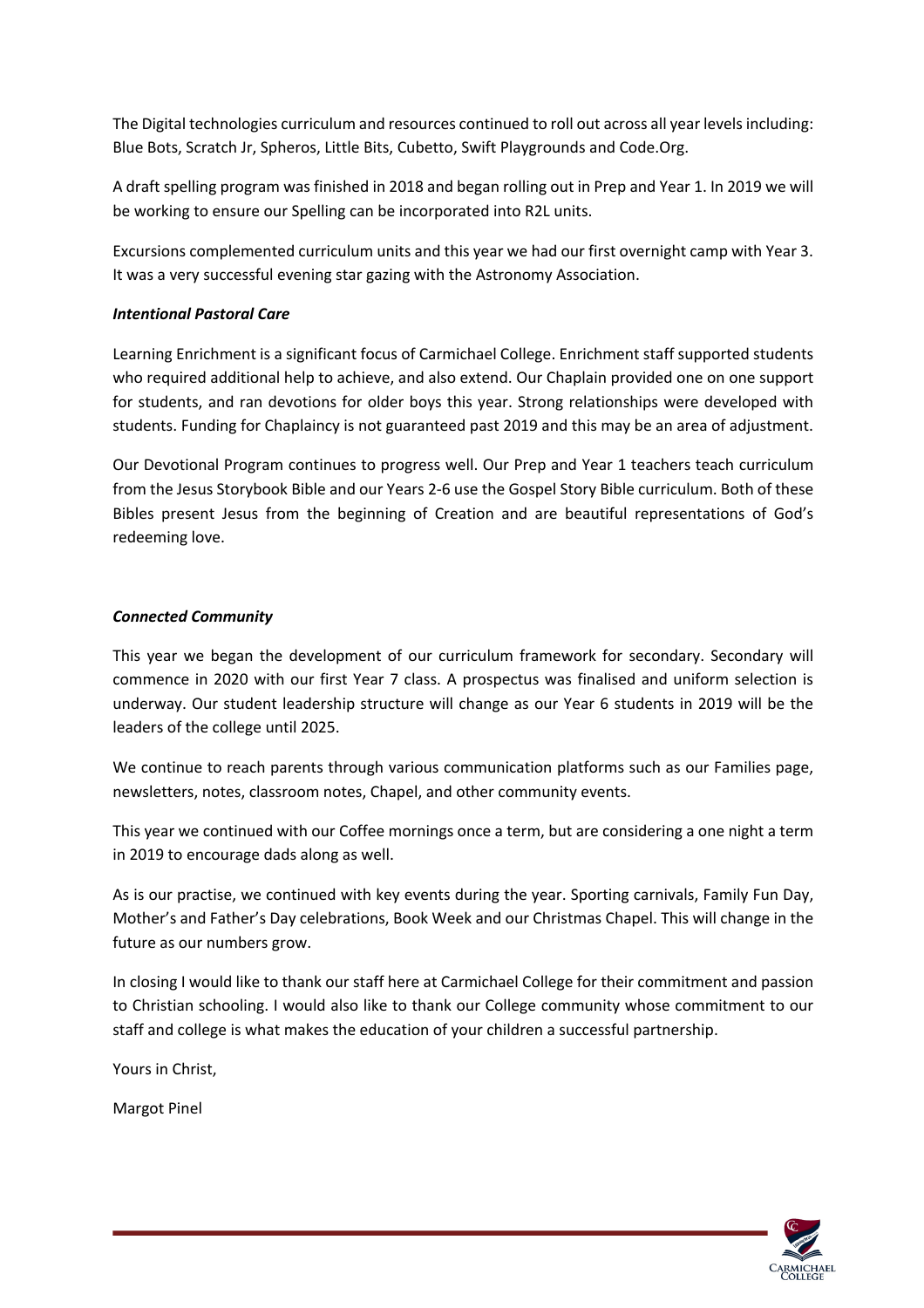### Contextual Information

#### **School Sector:**

Independent

#### **School's Address:**

793 Oakey Flat Road, Morayfield, QLD 4505

#### **Total Enrolments:** (as reported in the Commonwealth Census Data August, 2018)

221.4

#### **Year Levels Offered:**

P-6

#### **Co-educational or Single Sex:**

Co-educational

#### **Characteristics of the Student Body:** (as reported in the Commonwealth Census Data August, 2018)

Male students 123, Female students 98

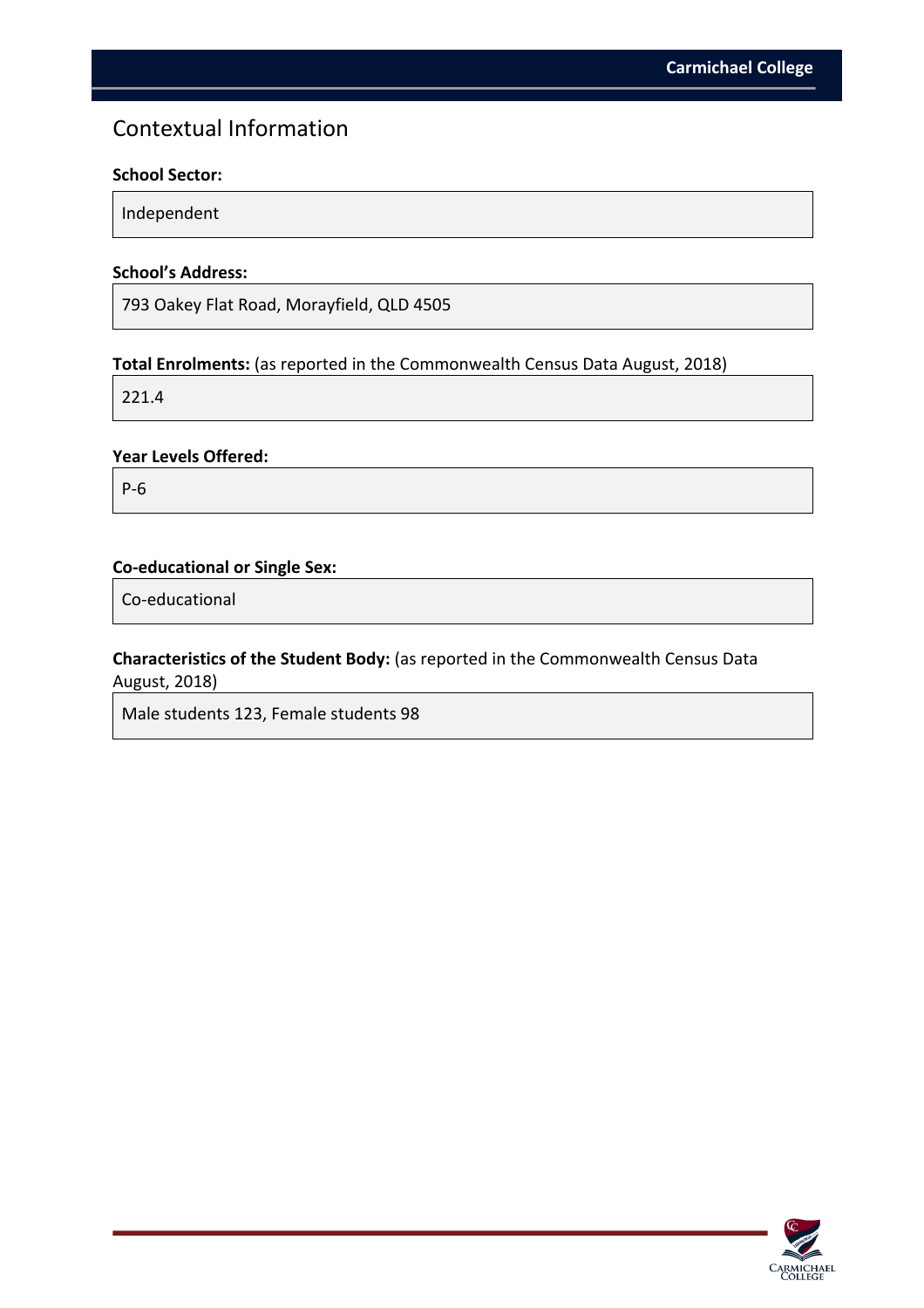| <b>Curriculum and College Offerings</b>                                           | Year<br><b>Levels</b> |
|-----------------------------------------------------------------------------------|-----------------------|
| Devotional and Chapel Program                                                     | $P-6$                 |
| Australian Curriculum subject offerings                                           | $P-6$                 |
| Reading to Learn                                                                  | $P-6$                 |
| <b>Instrumental Music Program</b>                                                 | $3 - 6$               |
| <b>Great Teachers = Great Results</b>                                             | $P-6$                 |
| Language - Chinese                                                                | $P-6$                 |
| Sporting Schools - Soccer, Swimming, Athletics                                    | $P-6$                 |
| <b>Swimming Carnival</b>                                                          | $P-6$                 |
| <b>Excursions and Incursions</b>                                                  | $P-6$                 |
| Community Activities - Family Fun Day, Mother's Day and Father's Day              | $P-6$                 |
| Private Lessons - Violin, Guitar, Piano, Drums, After School Roar Football Clinic | $P-6$                 |
| <b>Extra Curricula Activities</b>                                                 | $P-6$                 |
| <b>ANZAC Service</b>                                                              | $P-6$                 |
| Childcare and OSHC Adjacent to College                                            |                       |

#### **Distinctive Curriculum Offerings and Extra-Curricula Activities:** (at a glance)

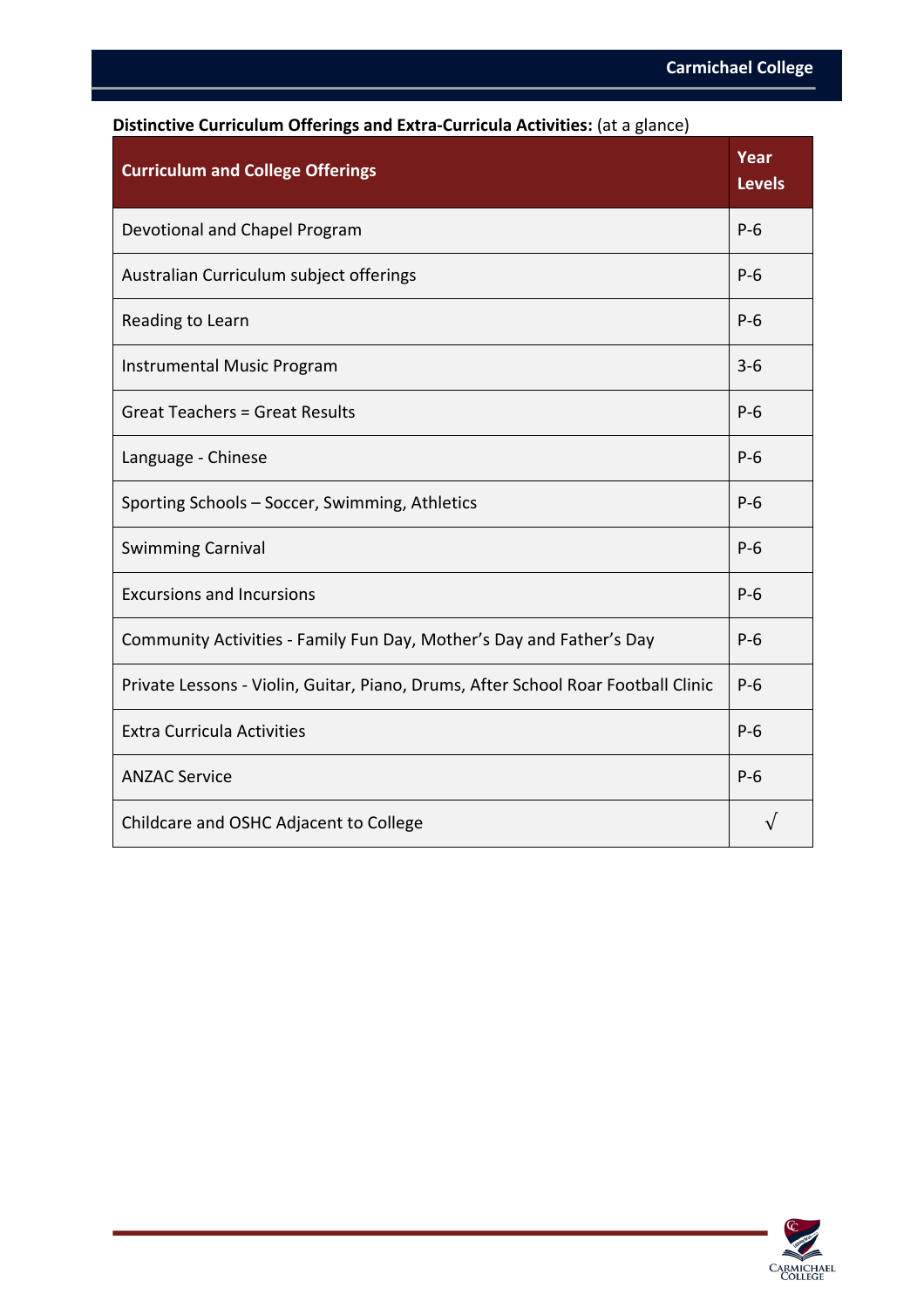#### **Curriculum and College Offerings**

Our Vision Statement forms the basis for our Biblical and Philosophical teaching and learning framework at Carmichael College.

*The Vision of Carmichael College is to enrich minds through excellent education, transform hearts for Christ and serve in our community.*

This Vision statement is represented in a threefold approach:

- Excellent Education
- Intentional Pastoral Care
- Connected Community

*Excellent Education* – We believe excellent education occurs when the environment the students are learning in is supportive but challenging, relational and respectful, visible and explicit and where students can exceed their own expectations. Carmichael College is committed to implementing the Australian Curriculum as our core content. Our pedagogical approach, based on a "Reading to Learn" approach, ensures that learning is made explicit for all students, and learning intentions are clear. There are opportunities for practice and re-learning and feedback is welcomed. A classroom that is successful is a classroom where mistakes can be made as a process of learning and where students can feel safe to do so.

*Intentional Pastoral Care -* Pastoral Care encompasses three important elements:

- 1. emotional support
- 2. behaviour management and
- 3. structured curriculum time for social and spiritual development and service.

Pastoral Care is central to the ethos of Carmichael College. Based on the Gospel of God's unconditional love in Christ, it permeates all aspects of school life and builds genuine community. **Programs**

Pastoral Programs at Carmichael College include, but are not limited to, the following:

- College Devotional Program (Prep 6)
- Behaviour Management Plan
- Restorative Justice Process
- Bullying Management
- Critical Incident Management
- "My Life Rulz" Program
- Learning Assistance/Enrichment Programs
- Chapel
- Student Leadership Program/Devotional Programs
- Affirmations  $-$  in words and through award systems

*Connected Community* – Carmichael College is committed to strong communication links between school and home. This is done through a variety of activities. Parent help in classrooms and motor programs provide hands-on support for the teachers, whilst College events and extra-curricula activities are another avenue for parents to be involved. Our College newsletter is published fortnightly and "Coffee Chats" and presentations happen each term. Our Chapel each week is a wonderful opportunity to get together as a community.

Feedback from our parent survey indicated parents are overwhelmingly happy with the College – in terms of the staff and the sense of Community that they feel is here, words like "family", "caring", "supportive", "personable" and "compassionate" came up frequently in feedback.

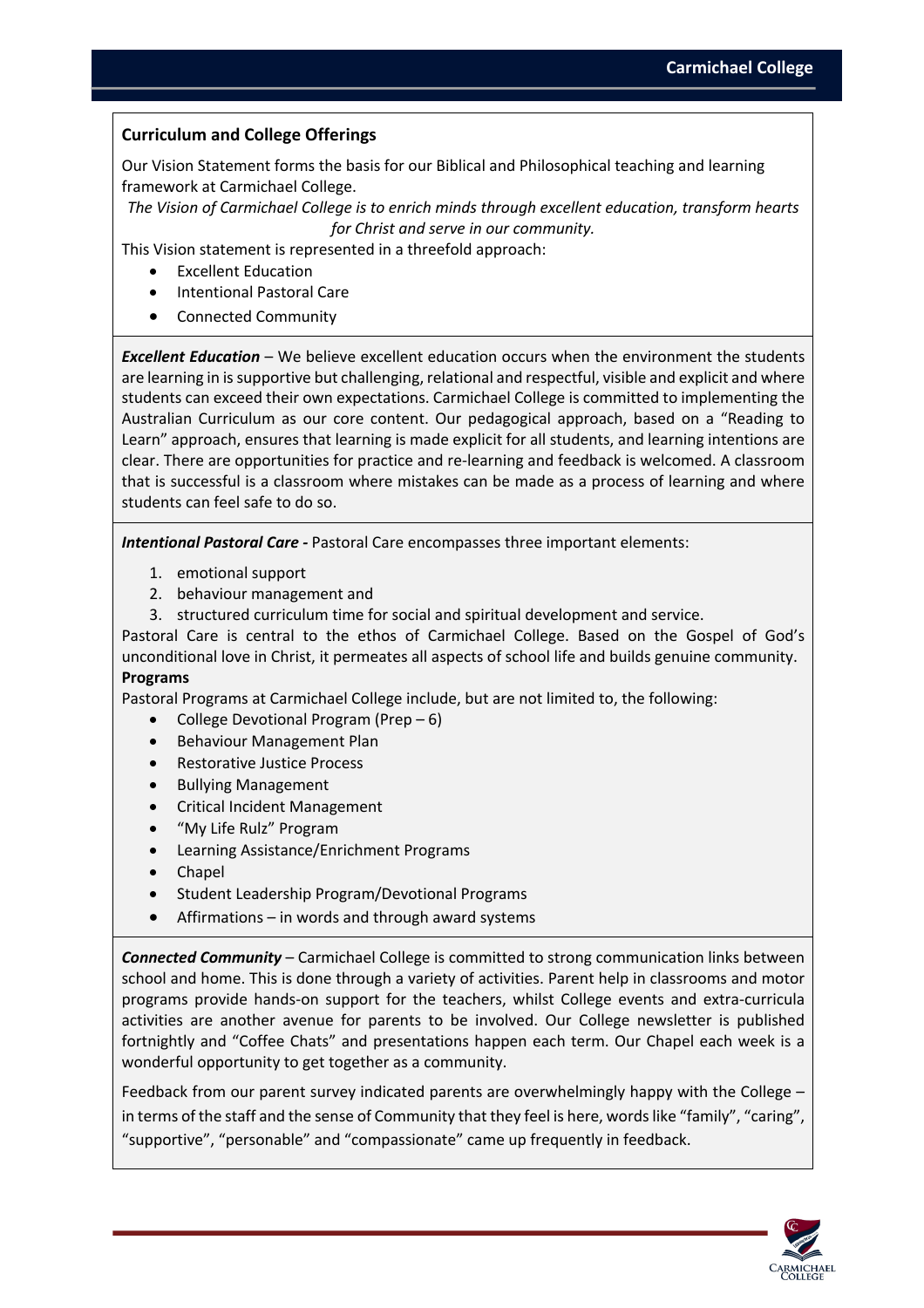#### **Full-Time Equivalent Enrolments Relating to Recurrent Income and Capital Expenditure:**

#### *Interpreting School Financial Information*

The following table and charts summarise the recurrent and other income of the selected school together with its capital expenditure for the calendar year. Where data are available for a minimum of three consecutive calendar years, total cumulative capital expenditure for those years will be displayed. Caution should be taken in using the information presented below when making direct funding comparisons between schools. The financial resources available to schools are directly influenced by the nature of the school (including its location and profile), its programs and its operations.

| <b>Net Recurrent Income 2018</b>                                     | Total (\$)  | \$ per Student |
|----------------------------------------------------------------------|-------------|----------------|
| Australian Government Recurrent Funding                              | \$1,397,889 | \$8,847        |
| <b>State/Territory Government Recurrent Funding</b>                  | \$340,691   | \$2,156        |
| Fees, Charges and Parent Contributions                               | \$541,204   | \$3,425        |
| <b>Other Private Sources</b>                                         | \$75,558    | \$478          |
| Total Gross Income (Excluding Income from Government Capital Grants) | \$2,355,342 | \$14,907       |
| Less Deductions                                                      | \$86,269    | \$546          |
| <b>Total Net Recurrent Income</b>                                    | \$2,269,072 | \$14,361       |

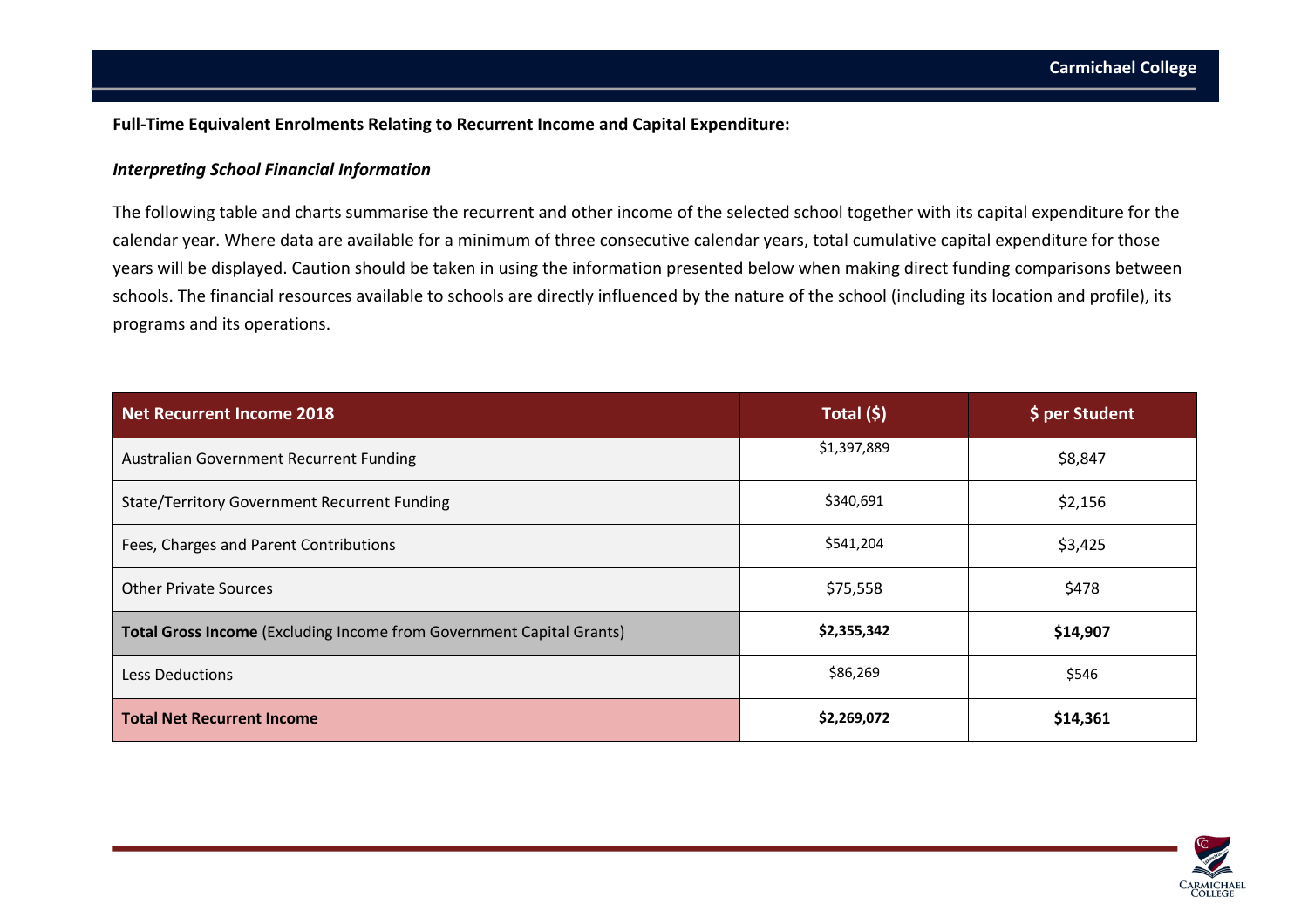| <b>Capital Expenditure 2018</b>                | Total (\$)  | \$Total 2018-2018        |
|------------------------------------------------|-------------|--------------------------|
| Australian Government Capital Expenditure      | \$450,000   |                          |
| State/Territory Government Capital Expenditure | \$1,031,624 | $\overline{\phantom{0}}$ |
| New School Loans                               | \$1,300,000 |                          |
| Income Allocated to Current Capital Projects   | \$16,085    |                          |
| Other                                          | \$0         |                          |
| <b>Total Capital Expenditure</b>               | \$2,797,709 |                          |

*https://www.myschool.edu.au/Finance/Index/113793/CarmichaelCollege/51519/2018*

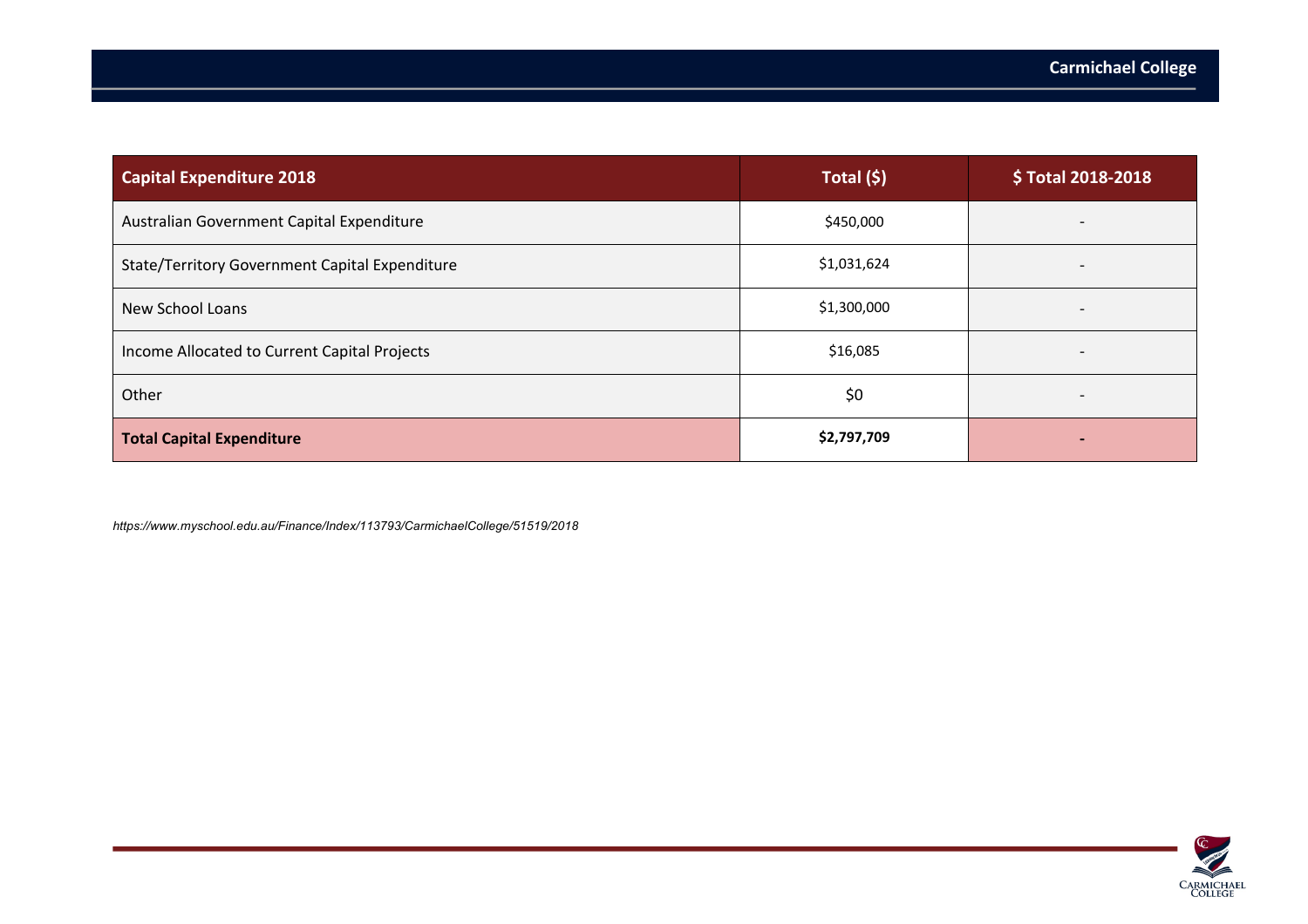## Our Staff Profile

| <b>Teaching Staff - Part Time</b>     | <b>Teaching Staff - Full Time</b>     |
|---------------------------------------|---------------------------------------|
| Male - $1$                            | Male 5                                |
| Female - 3                            | Female 7                              |
| <b>Non-Teaching Staff - Part Time</b> | <b>Non-Teaching Staff - Full Time</b> |
| Male 0                                | Male 1                                |
| Female 10                             | Female 0                              |

#### **Staff Composition:** (as reported in the Commonwealth Census Data August, 2018)

#### **Qualifications of all Teachers for 2018**:

| <b>Qualification</b>   | <b>Either Detail the Number or the Percentage of</b><br><b>Classroom Teachers and School Leaders at</b><br><b>School who Hold this Qualification</b> |
|------------------------|------------------------------------------------------------------------------------------------------------------------------------------------------|
| Doctorate or Higher    |                                                                                                                                                      |
| <b>Masters</b>         | 2                                                                                                                                                    |
| <b>Bachelor Degree</b> | 15                                                                                                                                                   |
| Diploma                |                                                                                                                                                      |
| Certificate            |                                                                                                                                                      |

#### **Expenditure on and Teacher Participation in Professional Development:**

#### a) Teacher Participation in Professional Development

| <b>Description of PD Activity</b>                                                      | <b>Number of Teachers Participating in Activity</b> |
|----------------------------------------------------------------------------------------|-----------------------------------------------------|
| Reading to Learn                                                                       | 100% Teacher Participation                          |
| DSE and DDA                                                                            |                                                     |
| First Aid, Workplace Health and Safety                                                 |                                                     |
| <b>Child Protection</b>                                                                |                                                     |
| Total number of teachers participating in at<br>least one activity in the program year | All                                                 |

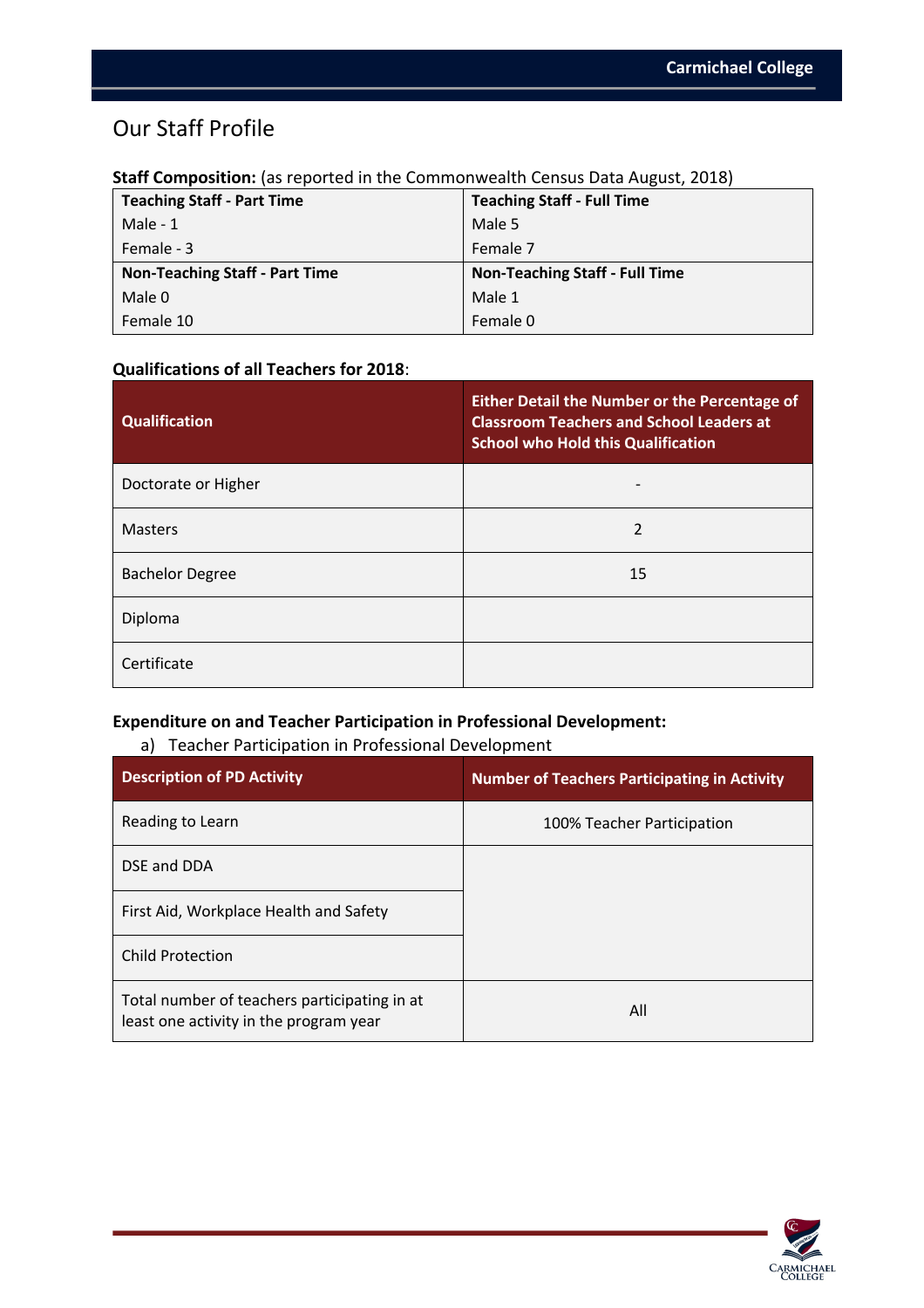#### b) Expenditure on Professional Development

| <b>Total Number of Teachers</b>                                                                     | <b>Average Expenditure</b><br>on PD per Teacher |  |
|-----------------------------------------------------------------------------------------------------|-------------------------------------------------|--|
| 16 (Full and Part-time teachers)                                                                    | \$891.00                                        |  |
| The total funds expended on teacher professional development in 2018                                | \$12 691.00                                     |  |
| The proportion of the teaching staff involved in professional<br>development activities during 2018 | 100%                                            |  |
| Professional learning is facilitated through Carmichael College staff, Independent Schools Qld,     |                                                 |  |

Christian Schools Australia, QCAA, ACER, Early Years Centre, Edu Tech, Oxford, R2L.

#### **Average staff attendance for the school, based on unplanned absences of sick and emergency leave periods of up to 5 days:**

| <b>Number of Staff</b>                                                                                                    | <b>Number of School Days</b> | <b>Total Days Staff Absences</b>               | <b>Average Staff</b><br><b>Attendance Rate</b> |
|---------------------------------------------------------------------------------------------------------------------------|------------------------------|------------------------------------------------|------------------------------------------------|
| 17                                                                                                                        | Teaching Days 168            | 95.88 (all staff-teaching<br>and non-teaching) | 96.64%                                         |
| For permanent and temporary classroom teachers and school leaders the average staff<br>attendance rate was 97.13% in 2018 |                              |                                                |                                                |

#### **Proportion of teaching staff retained from the previous year:**

| <b>Number of permanent</b><br>teaching staff at end of<br>previous year                                           | <b>Number of these staff</b><br>retained in the following year<br>(the program year) | % Retention Rate |  |
|-------------------------------------------------------------------------------------------------------------------|--------------------------------------------------------------------------------------|------------------|--|
| 10                                                                                                                | $10*$                                                                                | 100%             |  |
| From the end of 2018, 100% of staff were retained for the 2018 school year<br>*including staff on maternity leave |                                                                                      |                  |  |

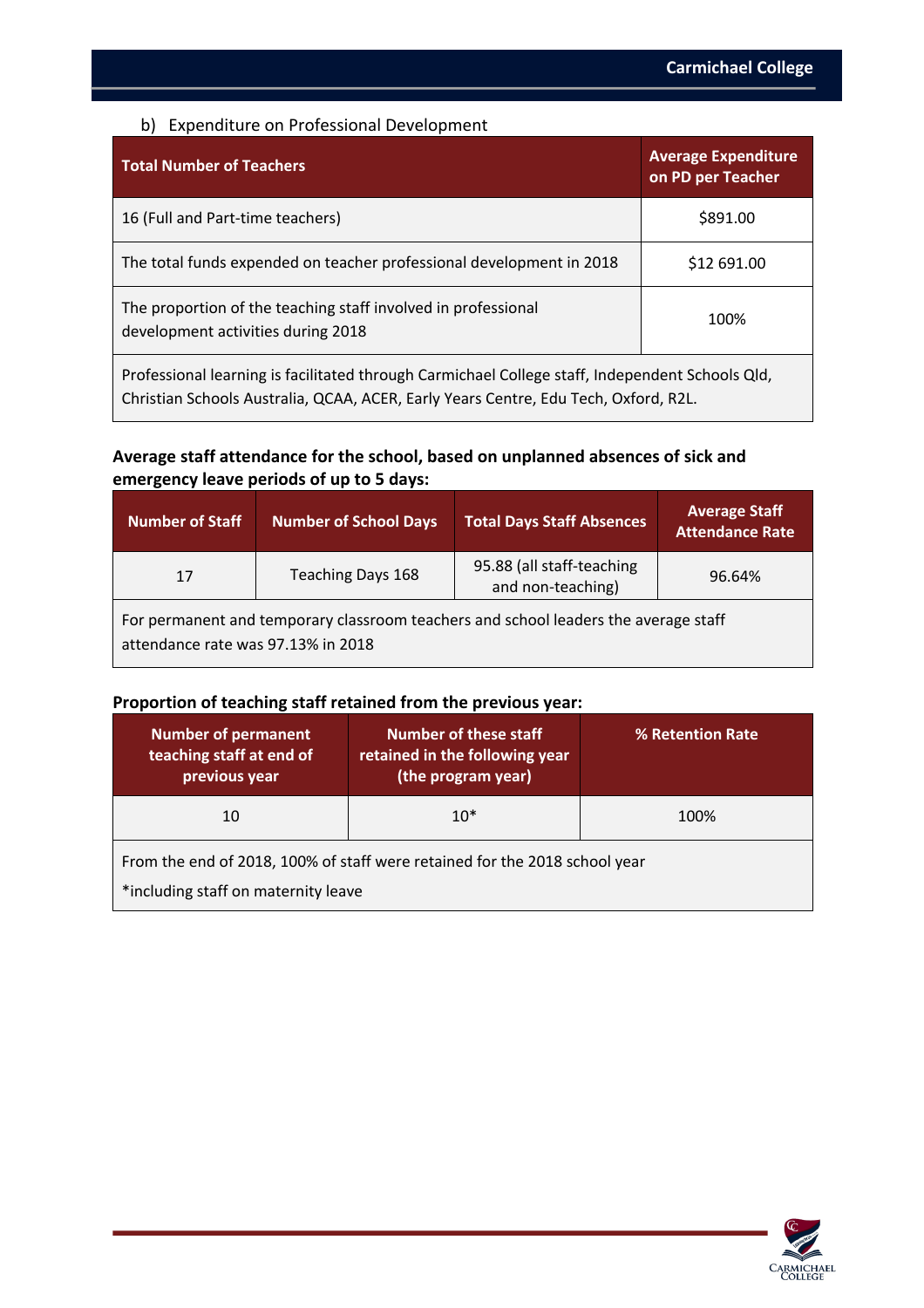### Key Student Outcomes

#### **Average student attendance rate (%) for Term 3**

| <b>Number of Possible</b><br><b>Attendance Days</b>                                 | <b>Total Number of</b><br><b>Students</b> | <b>Total Number of Days</b><br><b>Absent</b> | <b>Total Attendance</b> |
|-------------------------------------------------------------------------------------|-------------------------------------------|----------------------------------------------|-------------------------|
| 7665                                                                                | 164                                       | $- -$                                        | $- -$                   |
| The average attendance rate for the whole school as a percentage in 2018 was 90.99% |                                           |                                              |                         |

**Year Levels Average Attendance Rate for Each Year Level as a Percentage in 2018** Year 1 and 1 90.59% Year 2 92.07% Year 3 and 1 and 2 and 2 and 2 and 2 and 2 and 2 and 2 and 2 and 2 and 2 and 2 and 2 and 2 and 2 and 2 and 2 and 2 and 2 and 2 and 2 and 2 and 2 and 2 and 2 and 2 and 2 and 2 and 2 and 2 and 2 and 2 and 2 and 2 and 2 and 2 Year 4 93.39% Year 5 91.06% Year 6 and 1 and 1 and 1 and 1 and 1 and 1 and 1 and 1 and 1 and 1 and 1 and 1 and 1 and 1 and 1 and 1 and 1 and 1 and 1 and 1 and 1 and 1 and 1 and 1 and 1 and 1 and 1 and 1 and 1 and 1 and 1 and 1 and 1 and 1 and 1 and 1

Absenteeism is managed in accordance with Carmichael College Policies on Absenteeism, Pastoral Care and Behaviour Management. Student absences are monitored daily and managed by the Principal. Parents are contacted to discuss irregular or persistence absences. Formal procedures are actioned for unauthorised absences.